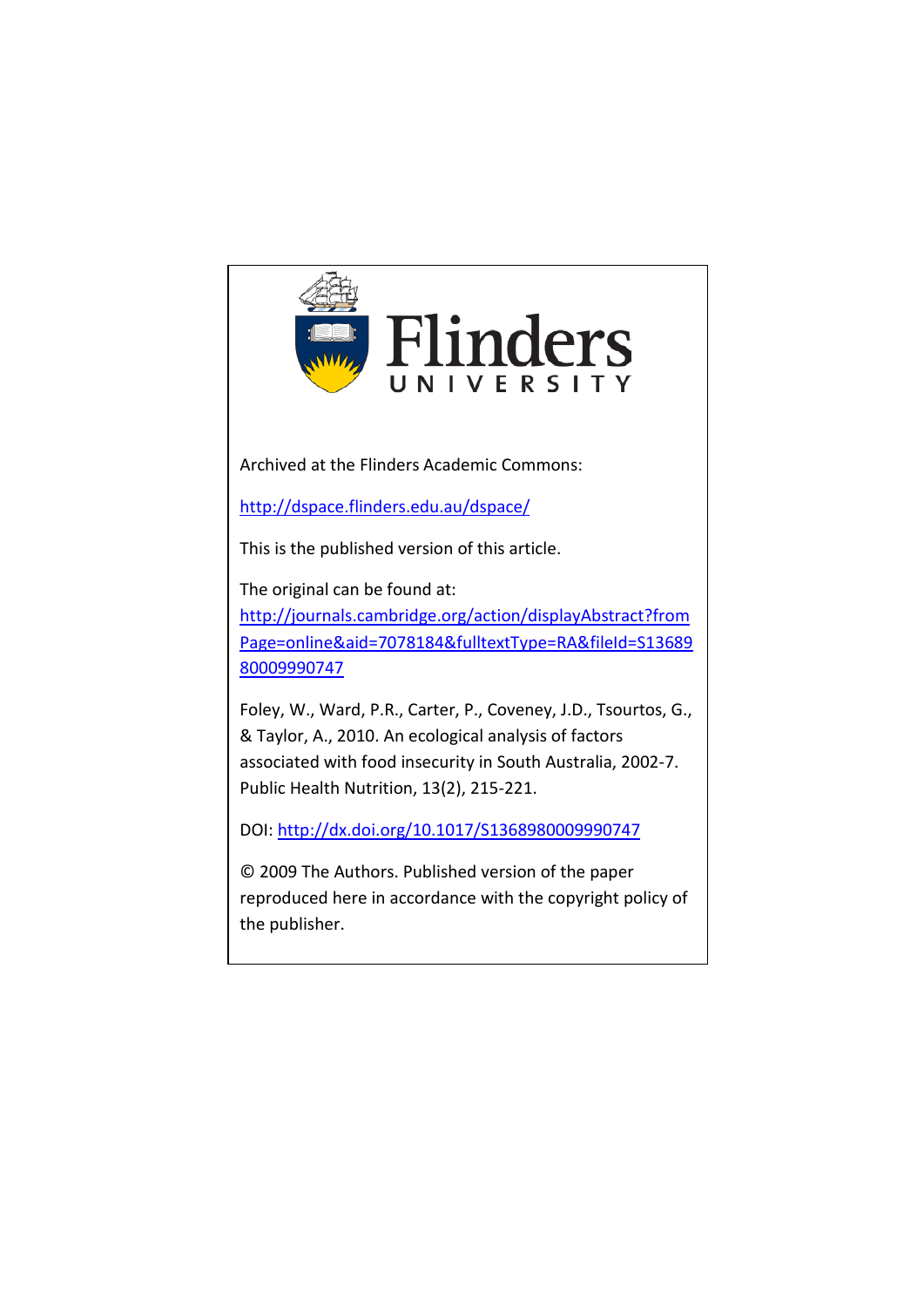# An ecological analysis of factors associated with food insecurity in South Australia, 2002–7

Wendy Foley<sup>1</sup>, Paul Ward<sup>1</sup>, Patricia Carter<sup>2</sup>, John Coveney<sup>1,</sup>\*, George Tsourtos<sup>1</sup> and Anne Taylor<sup>3</sup>

<sup>1</sup>Department of Public Health, Flinders University, GPO Box 2100, Adelaide, South Australia 5001, Australia: <sup>2</sup>Health Promotion Branch, SA Health, Adelaide, South Australia, Australia: <sup>3</sup>Population Research and Outcome Studies Unit, SA Health, Adelaide, South Australia, Australia

## Submitted 15 August 2008: Accepted 29 May 2009: First published online 26 August 2009

# **Abstract**

Objective: To estimate the extent of food insecurity in South Australia and its relationship with a variety of socio-economic variables.

Design: Data collected routinely from 2002 to 2007 by SA Health were analysed to explore food security in the State's population. An ecological analysis of data collected by the South Australian Monitoring and Surveillance System (SAMSS) that collects data on key health indicators. Questions on food security are asked periodically from July 2002 to December 2007.

Setting: South Australia.

Subjects: Over 37 000 interviewees took part in SAMSS surveys. Questions about food security were asked of 19 037 subjects. The sample was weighted by area, age and gender so that the results were representative of the South Australian population.

Results: Seven per cent (1342/19 037) of subjects reported running out of food during the previous year and not having enough money to buy food (food insecurity). Logistic regression analysis found food insecurity to be highest in households with low levels of education, limited capacity to save money, Aboriginal households, and households with three or more children.

Conclusions: The study confirms that food insecurity is strongly linked to economic disadvantage. Increasing cost of food is likely to exacerbate food insecurity. This is of concern given that food insecurity is associated with poor health, especially obesity and chronic disease. Comprehensive action at all levels is required to address root causes of food insecurity. Regular surveillance is required to continue to monitor levels of food security, but more in-depth understandings, via qualitative research, would be useful.

Keywords Food security **Australia** Socio-economic status Survey

As in many other countries, Australian consumers have recently had to accommodate increases in the cost of basic foods such as bread and other cereals, milk, meat, fruit and vegetables. From July 2007 to June 2008 the Consumer Price Index rose by  $4.5\%$  – the largest annual change since 1995, excluding the period associated with the introduction of a consumption tax (GST) in  $2001^{(1)}$ . During the financial year 2007–8, overall food prices rose by 3?9 %, while some basic food prices rose more sharply: cheese by  $14.2\%$ , milk by  $12.1\%$ , poultry by  $11.0\%$  and bread by  $6.8\%^{(1)}$ .

Food costs entered the political limelight prior to the Australian 2007 federal election, with voters demanding government action to reduce prices. To honour preelection promises, the newly elected Labour government initiated a national inquiry into grocery pricing soon after taking office. However, following the release of the grocery pricing inquiry report<sup> $(2)$ </sup> and the consequent launch of the government website to monitor prices<sup>(3)</sup>, critics consider there will be minimal if any impact on prices<sup> $(4,5)$ </sup>. This is partly because of international trends, where Australia is not immune from the global factors attributed to rising costs of basic foods $^{(6)}$ , and partly because the inquiry outcomes did nothing to actually address food costs.

Food cost plays a significant role in mediating food choice among low-income people<sup> $(7,8)$ </sup>, who often have to cut back on food spending to make room for other essentials such as housing and utilities<sup> $(9-12)$ </sup>, leading to decreased food security. To be food-secure means to have regular access to safe, nutritionally adequate, culturally acceptable food from non-emergency sources. Food insecurity, then, describes limited or uncertain ability to acquire appropriate foods in socially acceptable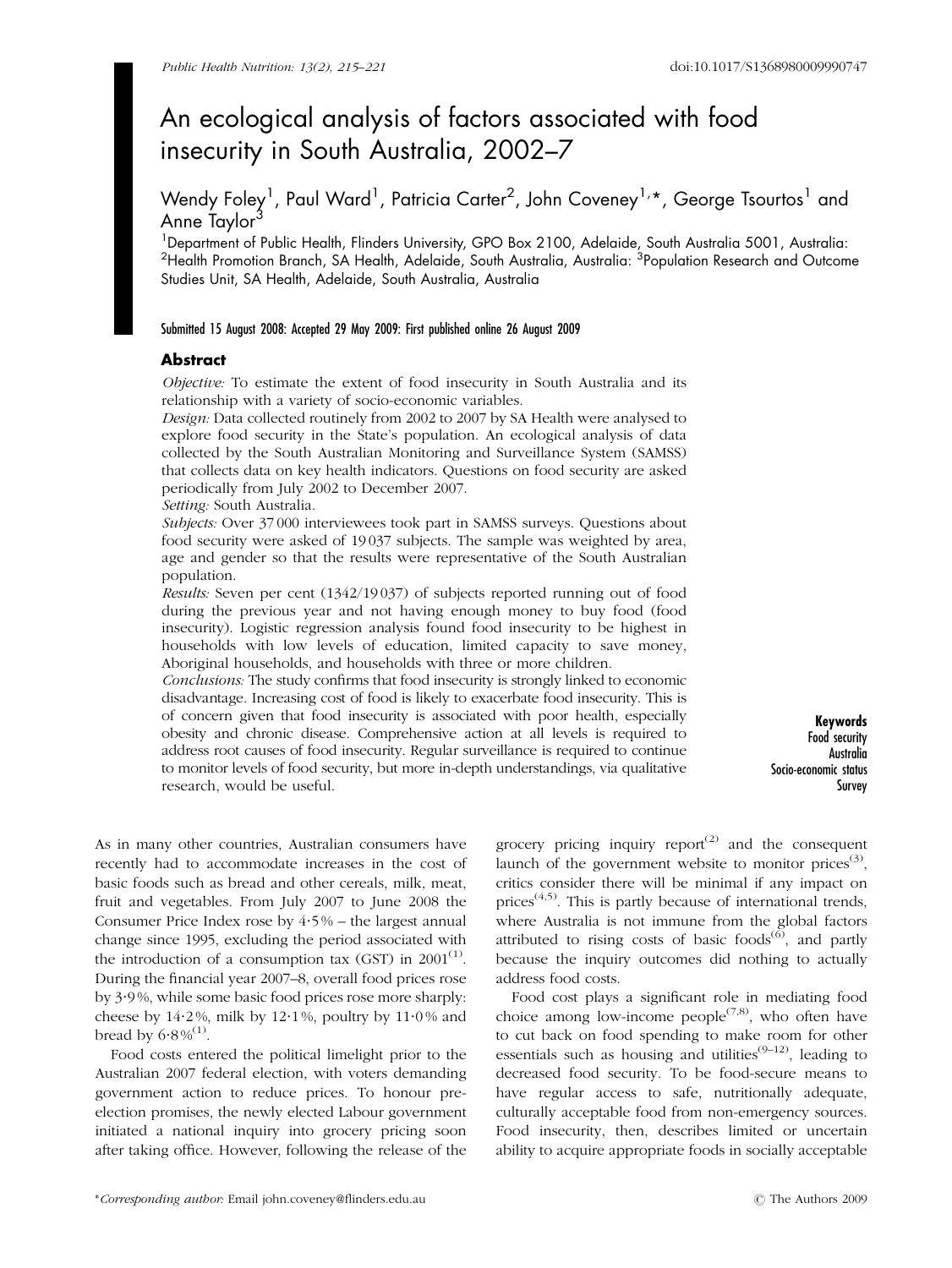ways. This is not merely a lack of food; but also when people fear running out of food, or are forced to make significant changes to their usual eating patterns due to economic constraints<sup> $(13)$ </sup>. Diets of food-insecure people have been shown to be of poor quality with lower levels of micronutrients<sup>(14–17)</sup>.

In Australia food security is defined both by the food supply (accessibility, affordability, availability of healthy food) and whether people have adequate resources and skills to acquire and use that  $food^{(18,19)}$ . Food insecurity has not been readily acknowledged publicly in Australia and has been described as 'hidden' or 'silent' hunger $(20)$ . Considered primarily a problem of the developing world, food security has only slowly appeared on government and civil society agenda in countries such as Australia. With the sharp rise in the proportion of Australians living below the poverty line over the past decade<sup> $(21)$ </sup>, there is increasing concern about growing inequality and food insecurity<sup>(20,22)</sup>. Research about food security in vulnerable groups in Australia is emerging (e.g. references 19, 23 and 24) and health departments<sup> $(14,25)$ </sup> as well as some municipalities<sup> $(26,27)$ </sup> now have a sharpened focus on food security.

The prevalence of food insecurity in Australia has been variously estimated from 5?2 % for the whole population in the 1995 National Nutrition Survey<sup>(28)</sup> to 71% among refugees resident in Australia for less than a year<sup>(23)</sup>, with figures ranging between these two numbers for other vulnerable groups<sup> $(13,19,29)$ </sup>. Some Australians have come to accept moderate levels of food security due to lowpaid or insecure employment, illness, disability or Centrelink (government welfare agency) sanctions, and although they may be active in developing ways to cope with their situation, the particular vulnerabilities often lead to strategies that compromise the nutritional quality of diets<sup> $(12)$ </sup>. However, having good access to healthy food is both a human right $(30)$  and an important determinant of health<sup> $(31-34)$ </sup>, with one study finding that food insecurity is also associated with compromised psychosocial functioning, such as increased likelihood of schoolchildren fighting with other children and having trouble with their teacher<sup> $(33)$ </sup>. Even the least severe form of food insecurity is associated with higher body mass in adults $(33,34)$  as well as with type 2 diabetes<sup>(35)</sup>. Food insecurity has also been reported to be associated with depression<sup>(36,37)</sup>. A study conducted in the Lower Mississippi Delta region found that participants who resided in a food-insecure household rated significantly lower on SF-12 (Short Form 12 item Health Survey) scores for both mental and physical health items<sup>(38)</sup>.

Since compromising diet is a common coping strategy in difficult financial times, particularly for those with the lowest incomes, and food insecurity-related health and social problems are considerable, monitoring food security in populations is an important public health strategy. There are no national or state data about food security published since the 1995 National Nutrition Survey and knowledge of current food security prevalence is therefore limited. The purpose of the current paper is to present recent data collected by the South Australian state health department (SA Health) on the prevalence and determinants of food insecurity in the State.

# Methods

The data on which the present paper are based came from the South Australian Monitoring and Surveillance System (SAMSS). The SAMSS is a chronic disease and risk factor surveillance system operated by SA Health, which collects data to monitor key health indicators, including nutrition, from approximately 600 people of all ages each month using computer-assisted telephone interviewing technology. All households in South Australia with a telephone connected and the telephone number listed in the Electronic White Pages are eligible for selection in the sample. A letter introducing the survey is sent to selected households. The randomly selected households are telephoned and the householder with the most recent birthday is interviewed. If that person is less than 16 years of age, a parent or other appropriate adult provides answers on the child's behalf. There are no replacements for non-respondents. Up to ten call-backs are made to the household to interview the selected person. From July 2002 to December 2007 (the period on which the present paper is based), a total of 37 976 interviews were conducted with an overall response rate of 70 %.

The data are weighted by area (metropolitan/rural), age, gender and probability of selection in the household compared with the most recent South Australian population data, so that the results are representative of the South Australian population. Of particular relevance to the present paper was the question asked in SAMSS to ascertain food security:

In the last twelve months, were there any times that the food you have bought just didn't last, and you didn't have money to get more?

This question was asked of respondents monthly from July 2002 until December 2003, from which time it was asked every 3 months for adults but monthly about children (<16 years). There are also other social, economic and demographic questions asked in the SAMSS, which were analysed for the purposes of the present paper.

#### Data analyses

Data were analysed using the SPSS statistical software package version 15<sup>.</sup>0 (SPSS Inc., Chicago, IL, USA). Bivariate analyses using logistic regressions were undertaken to analyse the associations between food insecurity during the previous year and a range of sociodemographic and health-related variables (see Table 2).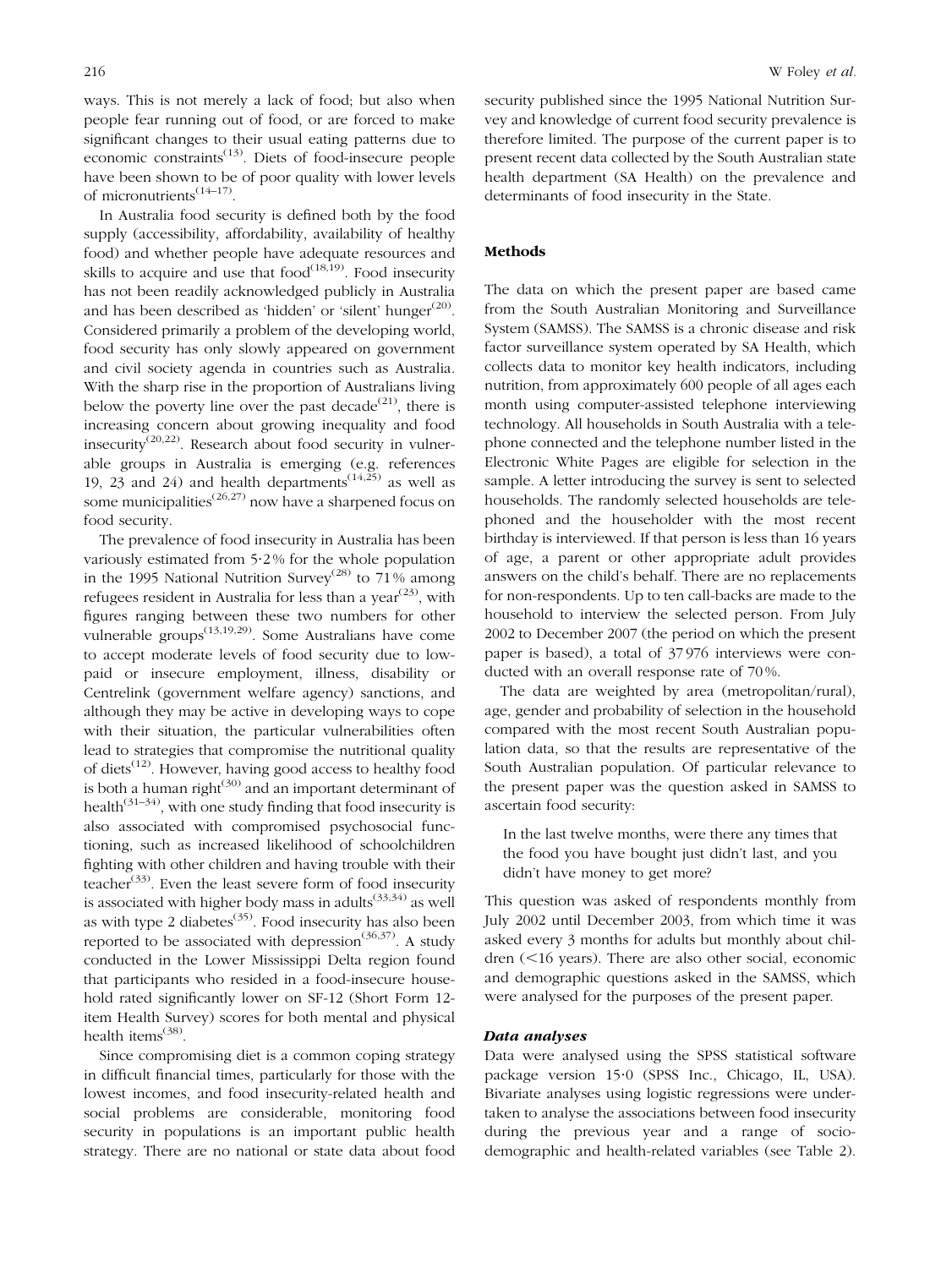All independent variables that were associated with food insecurity at the  $0.25$  level in each of the bivariate analyses were then entered into a multiple logistic regression analysis, using the block-enter method $(39)$ . The final regression model was checked for collinearity. Overall, the final multiple regression model (Table 3) included only those variables that were statistically significant and added to the fit of the model.

## Results

The results presented herein emanate from both the bivariate and multivariate analyses. Although we recognize that the multivariate odds ratios are usually used to provide independent associative factors, we present some of the bivariate associations (Table 2 gives a list of variables included in bivariate and multivariate analyses) because while some variables were significant only at the bivariate level, a number of these highlight particular vulnerabilities to food insecurity and are therefore important for public health nutrition. They also present areas for further research.

#### Prevalence of food insecurity

Overall, between July 2002 and December 2007, 7?0% of people surveyed (1342/19037) reported running out of food during the previous year and not having money to buy more (food insecurity). This has fluctuated slightly, rising to  $7.9\%$  in 2004 and declining to  $5.4\%$  in 2007 (Fig. 1).

Table 1 shows the frequency of experiencing food insecurity among those people who reported food insecurity. While half reported experiencing food insecurity less than once a month during the previous year, for many other South Australians not having enough money for food was a more frequent occurrence.

#### Indicators of food insecurity

Bivariate logistic regression analysis was undertaken with all of the variables in Table 2 (with the food security variable as the dependent variable in all analyses), which were then all entered into a multiple logistic regression model. We do not provide specific details of each of the bivariate analyses since the multivariate analysis is more robust and useful in a policy context. However, we do provide an overview of the bivariate analyses in order to provide a potentially broader and richer picture for the reader.

Findings from the bivariate analyses revealed a statistically significant socio-economic gradient in the prevalence of food insecurity: those people with lower education, lower income, the unemployed and people living in households with limited capacity to save were more likely to be food-insecure, as were Aboriginal households, families with three or more children and people younger than 18 years of age. The strongest associations with food insecurity found in the bivariate analysis (odds ratio  $>5$ ) included: young people (0–17



Fig. 1 Food insecurity prevalence (all ages) in South Australia, 2002 to 2007 ( $-\blacklozenge$ —, annual prevalence;  $-\blacksquare$ —, average)

Table 1 Frequency of experiencing food insecurity, South Australia, 2002–7

| Frequency of running out of food and not having<br>money to buy more | $\frac{1}{2}$ | n   |
|----------------------------------------------------------------------|---------------|-----|
| Less than once per month                                             | $50-7$        | 679 |
| 1-3 times per month                                                  | 35.2          | 471 |
| 4 or more times per month                                            | $14 - 1$      | 188 |

years old), the unemployed, lower household income (less than \$AU 60 001), household inability to save, renting from Housing SA and never feeling safe at home.

Table 3 shows the final multiple logistic regression model, which accounted for 31% of the variance (using the Nagelkerke test). The variables found to be the strongest predictors of food insecurity (odds ratio  $>5$ ) were age less than 50 years, household income less than \$AU 20001 and household inability to save. Early adulthood (18–39 years) has a particularly high odds ratio  $(>10)$ . Variables that were entered but excluded from the equation included: marital status; household composition; have control over decisions affecting life; feel safe in home; safe neighbourhood; neighbours trust each other; SEIFA (Socio-Economic Indexes for Areas); and Aboriginality.

#### Discussion

#### Prevalence of food insecurity

While SAMSS data are weighted prior to analysis, the food insecurity prevalence of 7?0 % in South Australia over the studied time period is likely to be an underestimate for a number of reasons. The most vulnerable older people $(14)$ and people of lower socio-economic status, who are most likely to be food-insecure, have been found to participate less in surveys than those from higher socio-economic backgrounds<sup>(9,40,41)</sup>. Limited English language skills<sup>(41)</sup>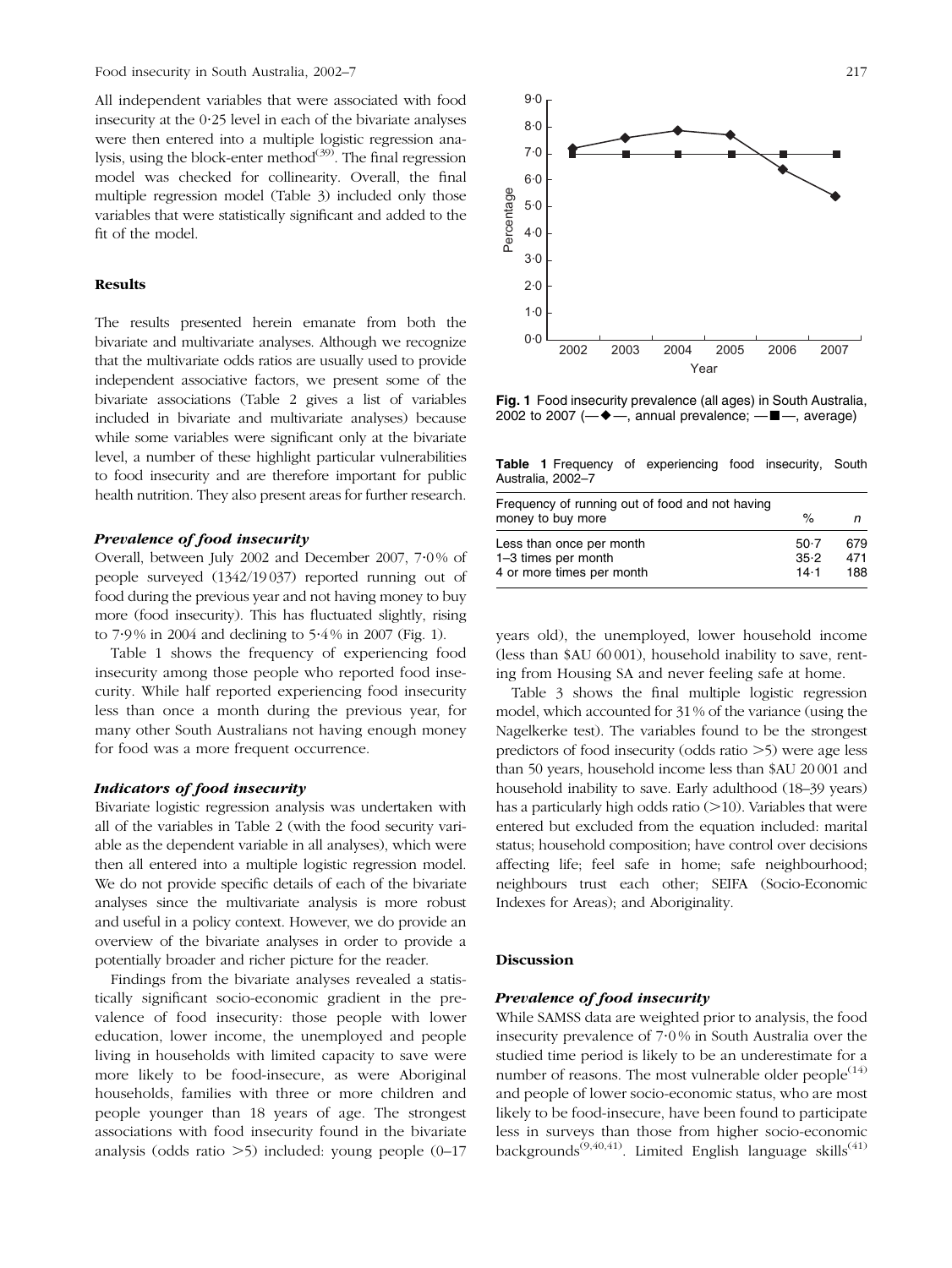|  |  | <b>Table 2</b> Variables used in the bivariate logistic regression analysis, South Australian Monitoring and Surveillance System, 2002–7, all ages |  |  |
|--|--|----------------------------------------------------------------------------------------------------------------------------------------------------|--|--|
|  |  |                                                                                                                                                    |  |  |

| Sex<br>Female<br>Male<br>Age group (years)<br>$\geq 70$<br>$60 - 69$<br>$50 - 59$<br>$40 - 49$<br>$30 - 39$<br>$18 - 29$<br>$0 - 17$<br>Education<br>Degree or higher<br>Trade, certificate, diploma<br>No schooling to secondary<br>Work status<br>Full-time employed<br>Part-time employed<br>Economically inactive*<br>Unemployed<br>Household income<br>$>$ \$AU 100 000<br>\$AU 80001-100000<br>\$AU 60001-80000<br>\$AU 40001-60000<br>\$AU 20001-40000<br>\$AU 12001-20000<br>$\leq$ \$AU 12000 | Capacity to save<br>Able to save<br>Not able to save<br>Housing tenure<br>Owned/being purchased<br>Rented privately<br>Rented from Housing SA<br>Marital status<br>Married<br>Widowed<br>De facto<br>Never married<br>Separated<br>Divorced<br>Household composition<br>Partners with no children<br>Both biological parents with children<br>Related adults living together<br>Adult living alone<br>Unrelated adults living together<br>Step/blended<br>Shared care parenting<br>Sole parent<br>Children in the household<br>0<br>$1 - 2$<br>$3 - 10$ | Have control over decisions affecting life?<br>Agree<br>Disagree<br>Feel safe in home<br>All the time<br>Most of the time<br>Some of the time<br>None of the time<br>Safe neighbourhood?<br>Yes<br>No<br>Neighbours trust each other?<br>Yes<br><b>No</b><br>SEIFA+<br>Highest quintile<br>High quintile<br>Middle quintile<br>Low quintile<br>Lowest quintile<br>Aboriginality<br>Other<br>Aboriginal |
|--------------------------------------------------------------------------------------------------------------------------------------------------------------------------------------------------------------------------------------------------------------------------------------------------------------------------------------------------------------------------------------------------------------------------------------------------------------------------------------------------------|---------------------------------------------------------------------------------------------------------------------------------------------------------------------------------------------------------------------------------------------------------------------------------------------------------------------------------------------------------------------------------------------------------------------------------------------------------------------------------------------------------------------------------------------------------|--------------------------------------------------------------------------------------------------------------------------------------------------------------------------------------------------------------------------------------------------------------------------------------------------------------------------------------------------------------------------------------------------------|

\*Home duties, student, retired, unable to work.

-Socio-Economic Indexes for Areas.

and homelessness<sup>(9)</sup>, for example, preclude many people vulnerable to food insecurity from participating in telephone surveys. Moreover, telephone surveys in the USA have found lower prevalence rates of food insecurity than when the same questions were administered in face-toface interviews<sup> $(42)$ </sup>. The telephone survey methodology used to collect the SAMSS data may similarly influence the food insecurity prevalence reported here. The question used to assess food security in the present research has also been shown to underestimate food insecurity. For example, when researchers compared the prevalence of food insecurity in disadvantaged areas in Sydney, derived from the single question commonly used in Australia, with a sixteen-item questionnaire used in  $USA^{(19)}$ , the American tool yielded a higher prevalence (21.9%) than the single question  $(15.8\%)$ . It also provided a more nuanced account of food insecurity in those communities, showing that 14 % were food-insecure without hunger,  $6.1\%$  with moderate hunger and  $1.8\%$  with severe hunger. As the single question used in the present study addresses only one dimension of food insecurity<sup>(14)</sup>, it cannot reflect the duration or severity of food insecurity experienced.

While the research instrument used to assess food insecurity prevalence gives a limited understanding of food insecurity in South Australia, it provides an indicator of food insecurity levels comparable with equivalent Australian studies<sup> $(28)$ </sup>. Higher levels of food insecurity have been found in other developed nations. The 1997 New Zealand national nutrition survey found that 14 % of

people often or sometimes ran out of food in their household due to lack of money<sup>(43)</sup>. The question asked in the New Zealand survey was similar, though not identical, to that asked in SAMSS. In the USA in 2006, it was found from a series of eighteen food security questions that 10.9% of a nationally representative sample of households experienced food insecurity at least some time in the last year, with one-third of food-insecure households having very low food security $(44)$ .

Despite uncertainties about exact numbers of foodinsecure people and the extent of food insecurity experienced, it is evident that too many South Australians have limited access to healthy food. In terms of actual numbers calculated from the State's estimated population at December  $2007^{(45)}$ , the number of South Australians likely to have experienced food insecurity in the previous year amounts to about 111 500 people using the 7 % average, but about  $86014$  using the  $5.4\%$  figure for 2007. It can thus be seen that a decrease in food insecurity prevalence of less than 2% impacts on a substantial number of people. Such a reduction would be expected to have a positive impact on the health and quality of life of those people.

#### Social determinants of food insecurity

Although some of the factors significantly associated with food insecurity in the bivariate analysis did not reach significance in the multivariate analysis, many have been shown to be associated with increased vulnerability to food insecurity in Australia. These include: unemployment;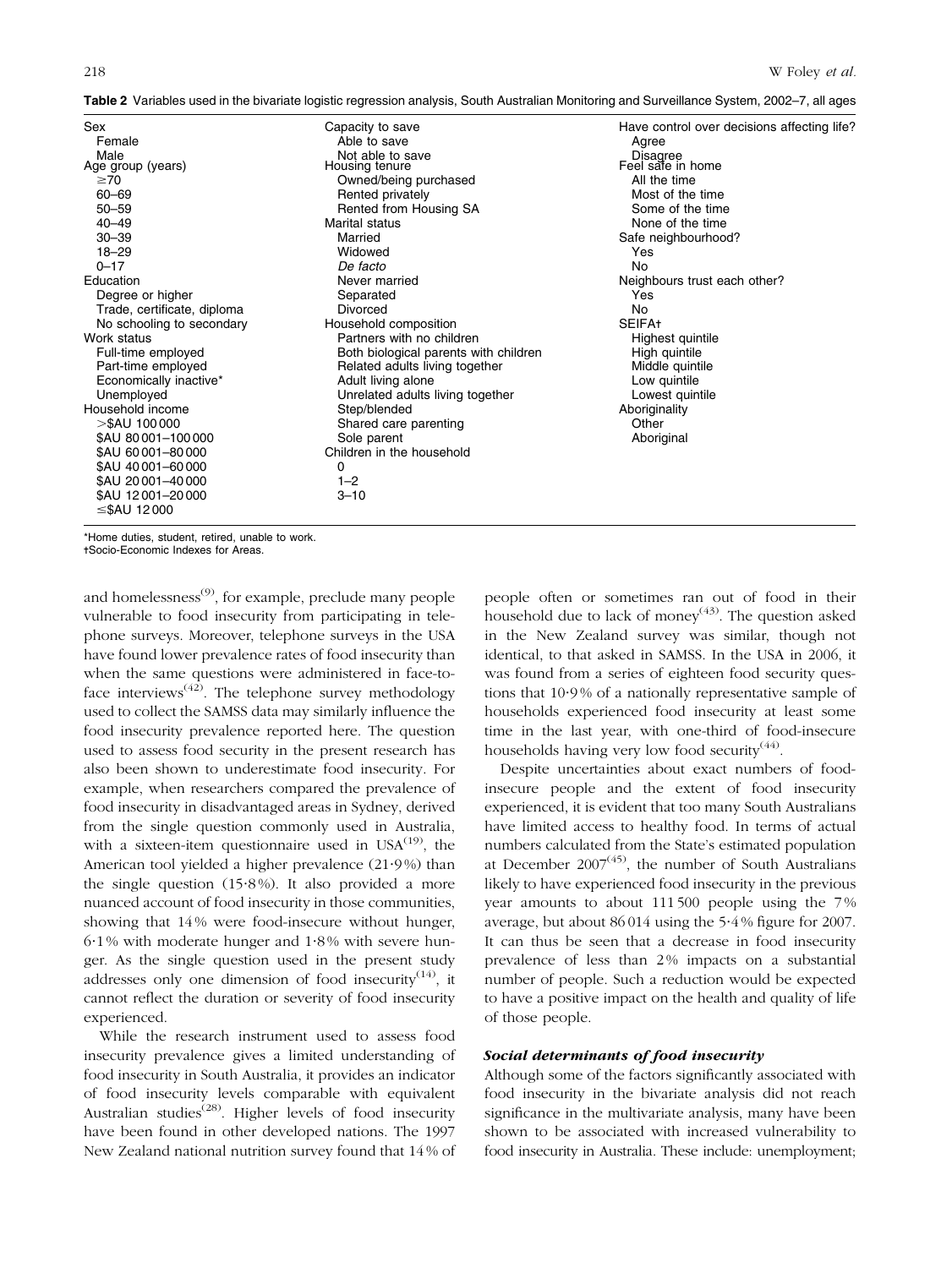Table 3 Multivariate logistic regression analysis results, South Australian Monitoring and Surveillance System, 2002–7, all ages

|                             | Likelihood of food insecurity |             |                  |
|-----------------------------|-------------------------------|-------------|------------------|
|                             | OR                            | 95% CI      | $P$ value        |
| Sex                         |                               |             |                  |
| Male                        | 1.00                          | ref         |                  |
| Female                      | 1.17                          | 1.02, 1.33  | 0.03             |
| Age group (years)           |                               |             |                  |
| $\geq 70$                   | 1.00                          | ref         |                  |
| 60-69                       | 2.04                          | 1.19, 3.49  | <0∙01            |
| $50 - 59$                   | 4.43                          | 2.66, 7.38  | $<$ 0 $\cdot$ 01 |
| $40 - 49$                   | 9.15                          | 5.58, 15.01 | $<$ 0 $\cdot$ 01 |
| $30 - 39$                   | 10.10                         | 6.65, 18.17 | $<$ 0 $\cdot$ 01 |
| $18 - 29$                   | 10.73                         | 6.52, 17.67 | $<$ 0 $\cdot$ 01 |
| $0 - 17$                    | 8.43                          | 5.16, 13.78 | $<$ 0 $\cdot$ 01 |
| Education                   |                               |             |                  |
| Degree or higher            | 1.00                          | ref         |                  |
| No schooling to secondary   | 1.25                          | 1.02, 1.52  | 0.03             |
| Trade, certificate, diploma | 1.48                          | 1.19, 1.84  | $<$ 0 $\cdot$ 01 |
| Work status                 |                               |             |                  |
| Full-time employed          | 1.00                          | ref         |                  |
| Part time employed          | 1.10                          | 0.91, 1.34  | 0.33             |
| Unemployed                  | 1.02                          | 0.71, 1.46  | 0.92             |
| Economically inactive       | 1.48                          | 1.22, 1.80  | $<$ 0 $\cdot$ 01 |
| Household income            |                               |             |                  |
| $>$ \$AU 100 $000$          | 1.00                          | ref         |                  |
| \$AU 80001-100000           | 0.95                          | 0.56, 1.61  | 0.86             |
| \$AU 60001-80000            | 1.59                          | 1.05, 2.40  | 0.03             |
| \$AU 40001-60000            | 2.89                          | 1.96, 4.26  | $<$ 0 $\cdot$ 01 |
| \$AU 20 001-40 000          | 4.04                          | 2.74, 5.97  | $<$ 0 $\cdot$ 01 |
| \$AU 12001–20000            | 5.02                          | 3.31, 7.61  | $<$ 0 $\cdot$ 01 |
| ≤\$AU 12000                 | 8.80                          | 5.51, 14.07 | $<$ 0 $\cdot$ 01 |
| Capacity to save            |                               |             |                  |
| Able to save                | 1.00                          | ref         |                  |
| Not able to save            | 6.48                          | 5.57, 7.53  | $<$ 0 $\cdot$ 01 |
| Housing tenure              |                               |             |                  |
| Owned/being purchased       | 1.00                          | ref         |                  |
| Rented privately            | 1.65                          | 1.39, 1.96  | $<$ 0 $\cdot$ 01 |
| Rented from Housing SA      | 2.20                          | 1.74, 2.78  | <0∙01            |
| Children in household       |                               |             |                  |
| 0                           | 1.00                          | ref         |                  |
| $1 - 2$                     | 1.21                          | 0.91, 1.61  | 0.18             |
| $3 - 10$                    | 1.64                          | 1.20, 2.24  | $<$ 0 $\cdot$ 01 |

ref, referent category.

being divorced; being a single parent; being Aboriginal; living in the quintile of postcodes with the highest index of relative social disadvantage; not feeling safe at home; living in a neighbourhood perceived as unsafe; and having limited control over one's life $^{(9,13,14,28)}$ .

The multivariate analysis presented several significant predictors of food insecurity, although a reduced number compared with the bivariate analyses due to the interaction effects between independent variables entered. Factors most strongly associated with food insecurity (odds ratio .5) include income less than \$AU 20001, lack of capacity of the household to save and age  $\leq$ 50 years. However, the odds of having been food-insecure in the previous year were at least twice as high for all age groups  $\leq 70$  years of age, those households with incomes of less than \$AU 60001 and those renting government housing.

The associations between food insecurity and low income or limited capacity to save are obvious. Links between economic disadvantage and food insecurity are well documented<sup> $(9,14)$ </sup> although the associations are  $complex^{(13)}$ : not all disadvantaged people experience food insecurity and not all people who experience food insecurity are from low socio-economic backgrounds. If people do not have enough money, however, food selection is often compromised before housing and other essential expenses because food is often the sole discretionary item in household budgets for people with low incomes(9). Low household income has been found to be associated with food insecurity in other Australian studies<sup>(19,46)</sup> as well as international studies<sup>(11,43,47,48)</sup>. Incapacity to save money has also been found to be significantly associated with food insecurity in Sydney households in disadvantaged neighbourhoods $^{(19)}$  and among older people $(49)$ . Indeed, the odds of food insecurity were very similar for households in the present study and households in Sydney that reported they could not manage to save money<sup>(19)</sup>. That housing tenure is associated with food security in the present study was to be expected from similar findings in other studies<sup> $(12,19,49)$ </sup> and the fact that people are selected to rent government housing based on their economic circumstances.

Younger people in South Australia reported food insecurity more than did older people. This equates with findings from Sydney<sup>(19)</sup> as well as from the 1997 New Zealand nutrition survey which found a significant increasing linear trend of food security with age<sup> $(43)$ </sup>. This is of particular concern as adolescence is an important time for growth where food needs are higher during than other periods. A study of older Australians in New South Wales found that among people 65 years and older, only 2% reported food insecurity in the previous year<sup> $(49)$ </sup>. This finding is very similar to those herein.

The lack of a statistically significant association between food insecurity and unemployment in the multivatiate analysis may be caused by the employment category including those with insecure or low-paying employment, which can limit the capacity to purchase food of sufficiently good quality<sup> $(13)$ </sup>. As a result, low income and limited capacity to save proved to be more effective indicators of food insecurity than unemployment in the present study.

## Conclusions

Food is a powerful marker of social inclusion or exclu $sion^{(50)}$  and the extent of food insecurity in the community is indicative of inequality and poverty. The widening inequalities in Australia<sup>(21)</sup> provide cause for concern about food insecurity among the most socio-economically disadvantaged. It is clear that many people in South Australia face the problem of not being able to access adequate food at some time in their lives and that the burden of food insecurity falls disproportionately on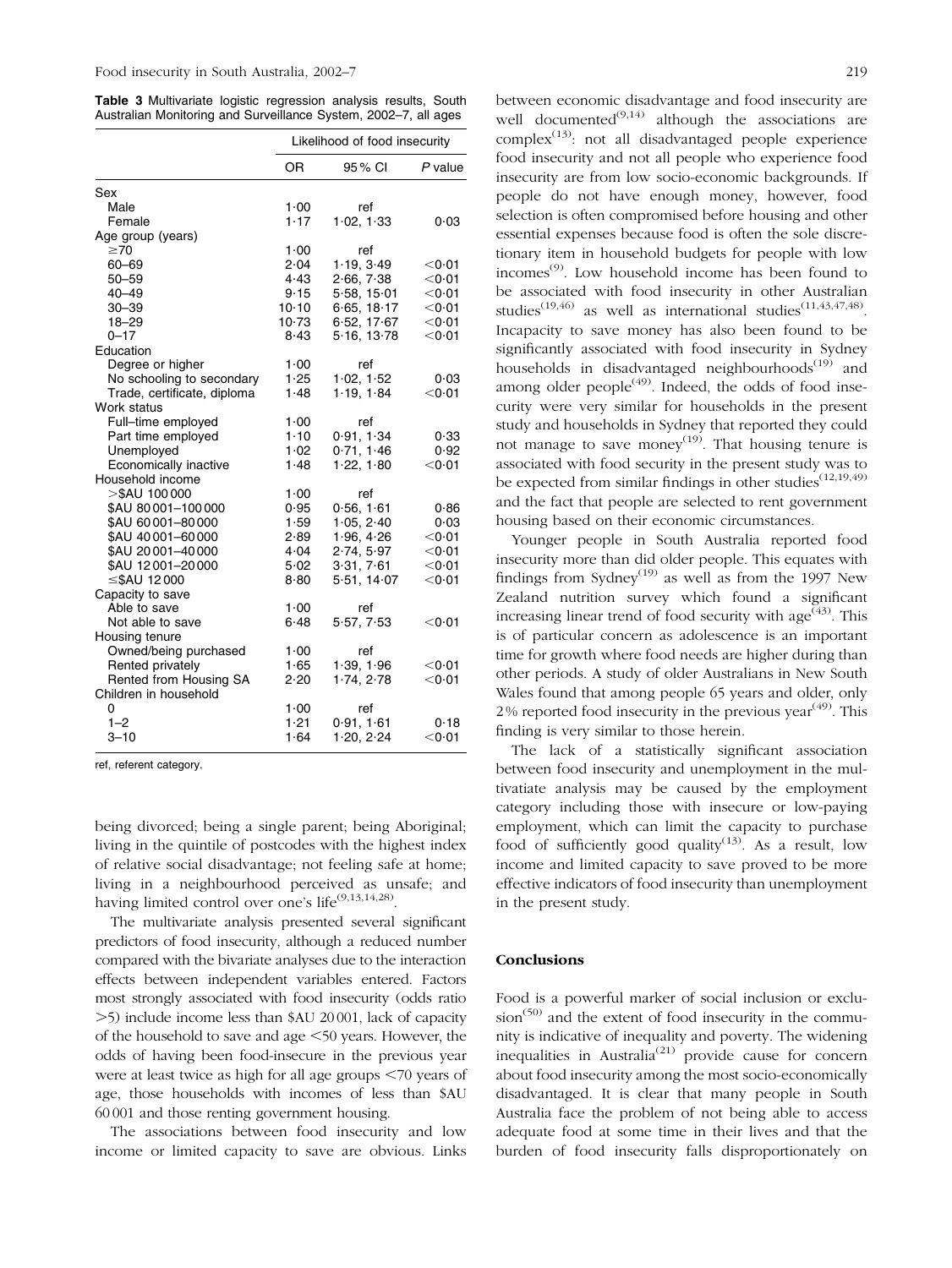lower socio-economic groups and younger people. Rose delineates the importance of looking at recent economic changes when trying to understand food insecurity<sup> $(51)$ </sup>. With the rapidly increasing costs across a spectrum of competing household needs experienced in Australia in 2008, and the resultant stress on household budgets $^{(1)}$ , it is probable that the downward trend in food security prevalence indicated by the SAMSS data may not continue. Disadvantaged sectors of society are likely to experience the greatest hardship.

Food insecurity has its roots in systemic structural inequalities and has a high cost to individuals, families and society<sup>(9)</sup>. As food insecurity is associated with poor health, and in particular obesity and chronic disease<sup> $(52)$ </sup> which take a high toll on the health of Australians and also on health expenditure, it is imperative that policies and programmes be developed to improve food security in the population. Comprehensive action is needed to address the complex issues causing food insecurity<sup> $(9)$ </sup>. Importantly, political will to facilitate an equitable food system and access to food is needed. While typical food security support focuses on individuals (e.g. emergency food handouts), it would be more effective to address food insecurity at its systemic roots, as recommended by the Commission on Social Determinants of Health $(32,53)$ . Indeed, the final report of the Commission<sup> $(32)$ </sup> cites the lack of access to healthy food as a social determinant of health, recommending the establishment of 'food security policies' and government regulation to 'encourage healthy eating through retail planning to manage the availability of and access to food' (p. 66). In addition, the fact that many of the predictor variables in our analyses are likely to 'cluster' in particular geographical localities makes it even more important to target interventions based on place, rather than just individual risk. Analyses such as ours could be extended in order to produce a 'social atlas of food security' which would allow such targeting to take place.

Given these factors, it is important to continue to monitor food insecurity in South Australia. Further, to appropriately address food insecurity, it is important to develop a more nuanced understanding of food insecurity, as Booth and Smith indicated in 2001 when they argued for more information on the degree of food insecurity in the population than can be obtained with the single question used in the present study $(9)$ . Further qualitative and quantitative research is required to really understand and therefore better address food insecurity experienced in South Australia.

#### Acknowledgements

This research was funded by SA Health under the Strategic Health Research Priorities programme. The authors declare that they have no conflict of interest regarding the study. W.F. contributed to data analysis and writing;

P.W. contributed to conception and design of the study, analysis advice and writing; P.C. contributed to writing; J.C. contributed to conception and design of the study and writing; G.T. contributed to analysis advice and writing; A.T. contributed to analysis advice and writing. Data were analysed at the Population Research and Outcome Studies (PROS) Unit, SA Health. Thanks to staff at the PROS Unit for assistance with data analysis, particularly Jodie Avery and Tiffany Gill.

#### References

- 1. Australian Bureau of Statistics (2008) Consumer price index Australia: June quarter 2008. http://www.ausstats.abs. gov.au/ausstats/subscriber.nsf/0/8D94183E5AB6CA19CA 25748E0012B013/\$File/64010\_jun%202008.pdf (accessed July 2008).
- 2. Commonwealth of Australia (2008) Report of the ACCC Inquiry into the Competitiveness of Retail Prices for Standard Groceries. Canberra: Australian Competition and Consumer Commission.
- 3. Commonwealth of Australia (2008) GROCERYchoice. http:// www.grocerychoice.gov.au/ (accessed August 2008).
- 4. Get Farming Australia (2008) Government in a spin while Australian retailing comes up trumps – Retail response to ACCC Grocery Prices Inquiry 2008. http://www.getfarming.com.au/ pages/farming/articles\_view.php?fId=9200020080808141316 (accessed September 2008).
- 5. Irvine J (2008) Rudd price check: he's powerless. Sydney Morning Herald, 6 August.
- 6. Stoeckel A (2008) High Food Prices: Causes, Implications and Solutions. Canberra: Rural Industries Research and Development Corporation.
- 7. Turrell G & Kavanagh AM (2006) Socio-economic pathways to diet: modelling the association between socioeconomic position and food purchasing behaviour. Public Health Nutr 9, 375–383.
- 8. Harrison MS, Coyne T, Lee AJ & Leonard D (2007) The increasing cost of the basic foods required to promote health in Queensland. Med J Aust 186, 9-14.
- 9. Booth S & Smith A (2001) Food security and poverty in Australia – challenges for dietitians. Aust J Nutr Diet 58, 150–156.
- 10. Wrigley N, Warm D, Margetts B & Lowe M (2004) The Leeds 'food deserts' intervention study: what the focus groups reveal. Int J Retail Distrib Manag 32, 123–136.
- Kirkpatrick S & Tarasuk V (2007) Adequacy of food spending is related to housing expenditures among lower-income Canadian households. Public Health Nutr 10, 1464–1473.
- 12. Douglas J (2006) Food insecurity in northern Adelaide. SACOSS News, Chapter 8. Adelaide: SACOSS.
- 13. Burns C (2004) A Review of the Literature Describing the Link between Poverty, Food Insecurity and Obesity with Specific Reference to Australia. Victoria: VicHealth.
- 14. NSW Centre for Public Health Nutrition (2003) Food Security Options Paper: A Planning Framework and Menu of Options for Policy and Practice Interventions. Sydney: NSW Department of Health & The University of Sydney.
- 15. Champagne CM, Casey PH, Connell CL et al.; Lower Mississippi Delta Nutrition Intervention Research Initiative (2007) Poverty and food intake in rural America: diet quality is lower in food insecure adults in the Mississippi Delta. J Am Diet Assoc 107, 1886–1894.
- 16. Tarasuk V, McIntyre L & Li J (2007) Low-income women's dietary intakes are sensitive to the depletion of household resources in one month. *J Nutr* 137, 1980-1987.